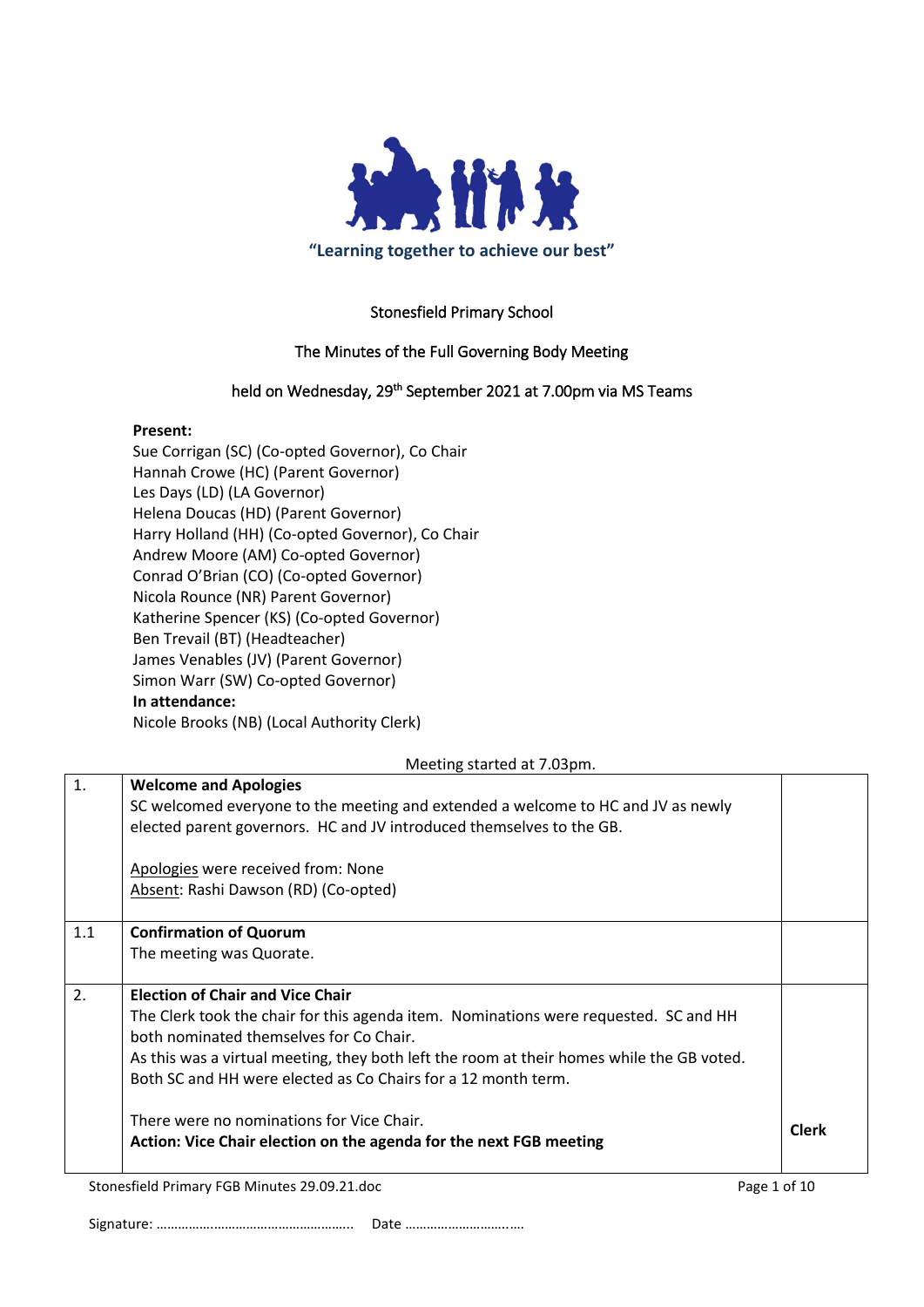| 3. | <b>Notification of Any Other Urgent Business</b>                                                                                                                                      |            |  |  |  |
|----|---------------------------------------------------------------------------------------------------------------------------------------------------------------------------------------|------------|--|--|--|
|    | None advised.                                                                                                                                                                         |            |  |  |  |
|    |                                                                                                                                                                                       |            |  |  |  |
| 4. | Declaration of Pecuniary Interests - None declared.                                                                                                                                   |            |  |  |  |
|    | Action: All governors to submit declaration of interests form or submit via Gov Hub                                                                                                   | <b>ALL</b> |  |  |  |
|    | declarations page                                                                                                                                                                     |            |  |  |  |
|    |                                                                                                                                                                                       |            |  |  |  |
| 5. | Review of the Minutes of the Last Meeting (14th July 2021)                                                                                                                            |            |  |  |  |
|    | The minutes of the last FGB meeting were reviewed. They were agreed to be a true and                                                                                                  | <b>SC</b>  |  |  |  |
|    | accurate record of the meeting, to be signed by the chair and filed at the school.                                                                                                    |            |  |  |  |
|    |                                                                                                                                                                                       |            |  |  |  |
|    | 4.1 Matters Arising - the actions were reviewed and updated in the actions log at the end of                                                                                          |            |  |  |  |
|    | the minutes.                                                                                                                                                                          |            |  |  |  |
| 6. | Head teacher Report - Report was loaded to the hub in advance of the meeting.                                                                                                         |            |  |  |  |
|    | Agree content and format of HT report                                                                                                                                                 |            |  |  |  |
|    | BT gave an overview of the HT report content and took questions from the governors.                                                                                                   |            |  |  |  |
|    | The most recent SEF judgement is considered to be good across the board. OCC will now be                                                                                              |            |  |  |  |
|    | scaling back their support. They had offered 1 day with the School Improvement Officer, but                                                                                           |            |  |  |  |
|    | BT has requested more. They will now provide 3 days support. OCC have proposed to                                                                                                     |            |  |  |  |
|    | continue with the strategy meetings. The first one will happen in November.                                                                                                           |            |  |  |  |
|    |                                                                                                                                                                                       |            |  |  |  |
|    | Number of pupils on role - Pupil numbers are up by 8 to 103. One more child is due to start                                                                                           |            |  |  |  |
|    | so they will have 104 by census day (on 7 <sup>th</sup> October). This is very positive news for the                                                                                  |            |  |  |  |
|    | budget.                                                                                                                                                                               |            |  |  |  |
|    | The current year 6 cohort is large. BT will be focussing on attracting as many children as                                                                                            |            |  |  |  |
|    | possible for next years reception class intake. He is being very proactive about reaching out<br>to families.                                                                         |            |  |  |  |
|    |                                                                                                                                                                                       |            |  |  |  |
|    | Governor question: What pupil number is the current budget based on?                                                                                                                  |            |  |  |  |
|    | BT confirmed it was based on 104 pupils. They need a good intake next year to keep the                                                                                                |            |  |  |  |
|    | budget stable.                                                                                                                                                                        |            |  |  |  |
|    |                                                                                                                                                                                       |            |  |  |  |
|    | Governor question: There are 30 pupils in Chestnut and Rowan class already. Aren't they at                                                                                            |            |  |  |  |
|    | capacity?                                                                                                                                                                             |            |  |  |  |
|    | BT advised that it is only Reception and KS1 classes that have a limit of 30 pupils in a class.                                                                                       |            |  |  |  |
|    | They can have more in Chestnut and Rowan. He acknowledges that it isn't ideal to have                                                                                                 |            |  |  |  |
|    | more than 30, but they cannot afford to turn pupils away. Currently there are places in all                                                                                           |            |  |  |  |
|    | year groups.                                                                                                                                                                          |            |  |  |  |
|    | BT gave a summary of SEN support. The OCC SEN system is under strain. The school has an<br>outstanding EHCP application that has passed the statutory time frame. BT explained the TA |            |  |  |  |
|    | support in place and the financial support for SEN pupils. The school is at capacity for                                                                                              |            |  |  |  |
|    | supporting SEN pupils and this does impact on workloads for the team. If pupil numbers can                                                                                            |            |  |  |  |
|    | increase to 110+ then BT will be able to recruit more TAs.                                                                                                                            |            |  |  |  |
|    |                                                                                                                                                                                       |            |  |  |  |
|    | The number of Pupil Premium (PP) pupils has increased this year. There are 5 pupils who                                                                                               |            |  |  |  |
|    | are both SEN and PP. It is important for the curriculum committee to look at these groups                                                                                             |            |  |  |  |
|    | when scrutinising this data.                                                                                                                                                          |            |  |  |  |
|    |                                                                                                                                                                                       |            |  |  |  |

Stonesfield Primary FGB Minutes 29.09.21.doc Page 2 of 10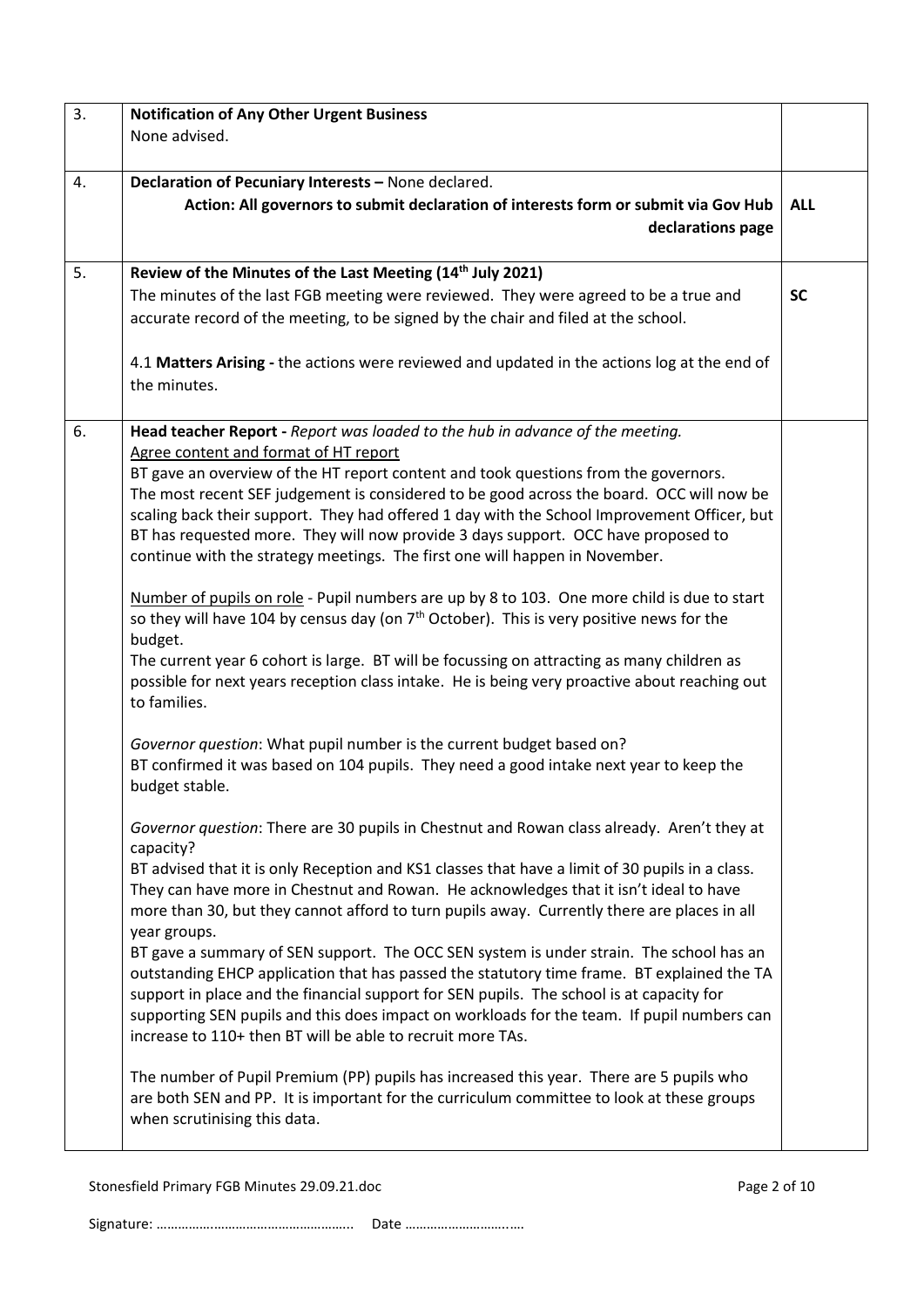Stonesfield Primary FGB Minutes 29.09.21.doc **Page 3 of 10** and 2011 12:00 and 2012 12:00 Page 3 of 10 BT has shown a breakdown of the behaviour and exclusion incidences. There have been no exclusions, but the behaviour incidences reported have been acted on with SENCo and external agency support. BT gave a brief overview of the situations. Attendance – the current attendance is 96.5%, the target is 97%. The only Covid sickness absence has occurred today. There has been some unauthorised absence due to holidays. Last year there were some persistent absences (attendance less than 90%), but those individuals have shown a large improvement this year so far. Health & Safety – the annual audit will take place in December. The maintenance schedule is up to date. The biomass boiler is working well at the moment. Staffing – BT has recruited 2 x Teaching Assistants who are qualified teachers. Staff absence will continue to be reported to the governors. The summer data is shown in the tables. The data is being used for target setting in each cohort and for individuals. BT will continue to report the statutory data. Parental engagement – The school held meet the teacher events over 4 different evenings in one week. Each evening was year group specific. The attendance was reasonable. The EY group had the best attendance. Fewer parents attended for the older year groups. Parent governor feedback was given: NR has received feedback that the events were appreciated and well received and met a lot of the needs raised. Parents are happy with the introduction of homework books. JV stated that he attended the event for the EY class. It was very helpful for parents. Training – the staff training schedule is detailed at the end of the report. *Governor question* – Was the MASH referral made by the school or another party? BT made the referral based on a concern raised by staff. The MASH team have taken the referral on for investigation. BT has also made 2 x no name consultations and the issues have been dealt with internally. *Governor question* – Is there a pattern with the unauthorised absences? There have been a small number of families (with multiple children) who have taken holidays at the start of the term. They are not linked. BT has not issued a penalty notice, however, an OCC template warning letter is to be sent out to families. *Governor question* – Can BT explain what the RWM statistic means within the summer 2021 data table? BT advised that it was a crude measure to show the % of pupils who have met the expected targets of reading, writing and maths. The result fluctuates depending on the cohort and which pupils have met the expected standard in all areas. Parent's evenings – The meetings were held virtually last year. Teachers are keen for face to face meetings this term. There are advantages and disadvantages to both. BT will be considering how to work this moving forward.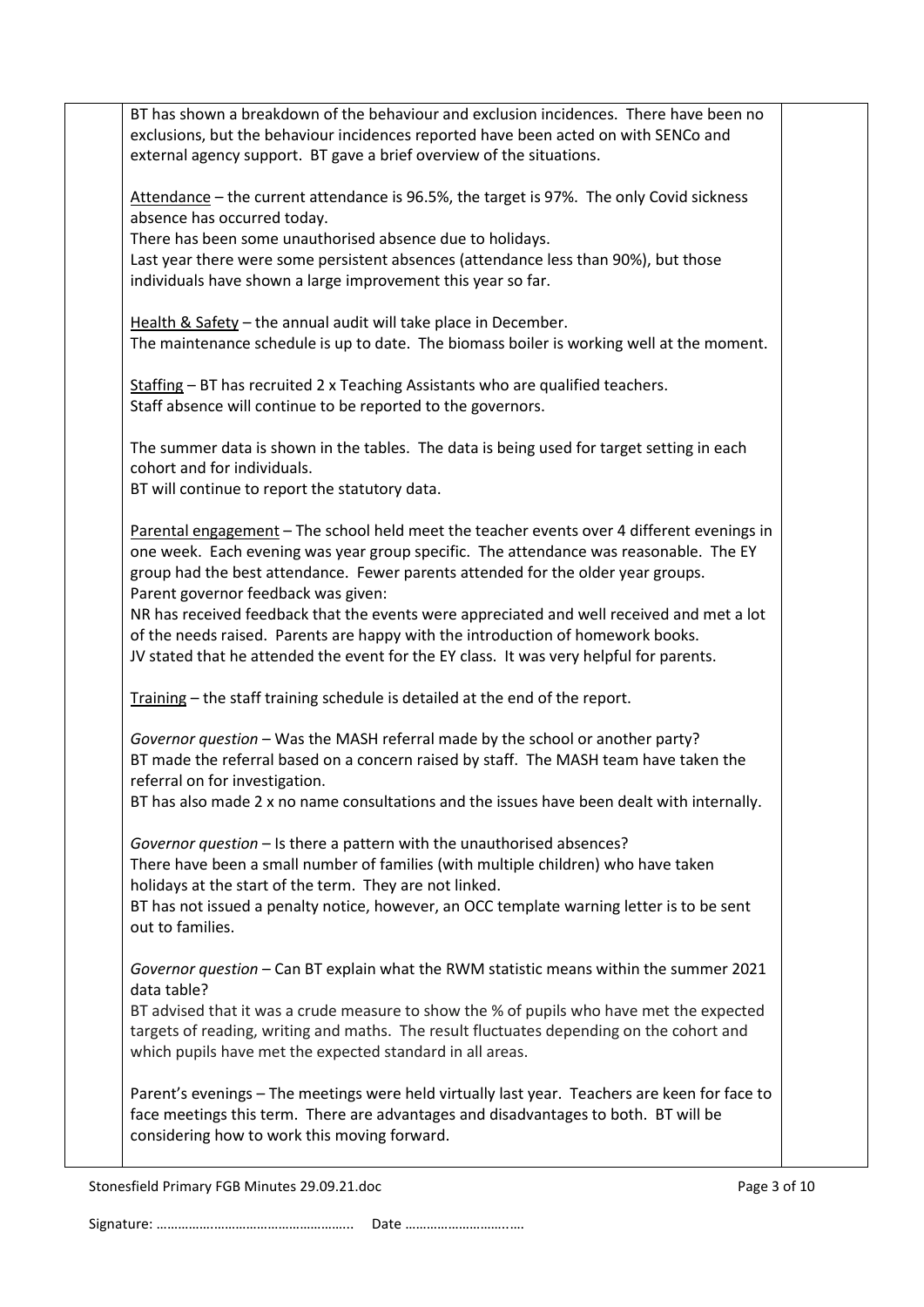BT asked for any comments / feedback to the HT report format. Could BT add some text to distinguish changes / updates since the last report. Just a few lines to show the headlines / reflections since the last FGB meeting.

BT attended an Ofsted inspection briefing recently. An inspection will be due anytime before December 2023.

School Improvement Plan (SIP) 2021-22 – *SIP was loaded to the hub prior to the meeting* BT hopes that he will have a meeting with the School Improvement Partner this term. He has a meeting scheduled with Andy Heyes next week (OCC SIP team). Although the school has implemented a lot of changes, they do need time now to embed them all and be able to demonstrate that they are working.

#### **Leadership & Management**

Writing - There is a focus for SEN pupils and the pupils working at greater depth:

SEN – The SENCo will be providing strategic support to the teachers, observing in class more often to see how support can be refined to be more effective.

Greater depth writers – BT will be working on identifying and challenging those pupils at an earlier stage.

Maths – National Centre for the Excellence in the Teaching of Mathematics (NCETM). The school is using NCETM for maths mastery, to embed skip counting and pitch lessons at a higher level.

Reading – Work to be carried out for Early Reading provision, particularly on phonics. Focus on provision for the lower attaining KS2 readers.

BT has been advised that the school needs to sign up to a validated phonics programme. They currently use 'Letters and Sounds' and this is not validated. There will be a cost attached and this will be brought to governors for discussion and a decision later in the year. BT is currently exploring options.

Curriculum – Last year Science, History and PSHE was covered. This year the focus will be on Geography and Art.

BT has prioritised developing a system for the 'middle leaders' to take ownership of their subject. To monitor, evaluate and identify new areas for development.

## **Behaviour, attitudes and personal development**

Mental Health – The school is continuing the work to support pupils' mental health. The SENCo is supporting this area of work.

#### **Early Years**

Early Years – The revised EYFS framework is now in place. Staff training has taken place and the new curriculum has been written. The EY Teacher has carried out baseline assessments, they are all complete.

Overall it has been a good start to the year.

The Governor monitoring schedule is at the end of the document. BT would like this to be kept on track throughout the year. It is important to have a robust system in place.

Questions were invited:

*Governor question* – Re: Code of Conduct document. Can BT add wording to the effect of "develop a positive and respectful environment" BT agreed and will add this in.

Stonesfield Primary FGB Minutes 29.09.21.doc **Page 4 of 10** Page 4 of 10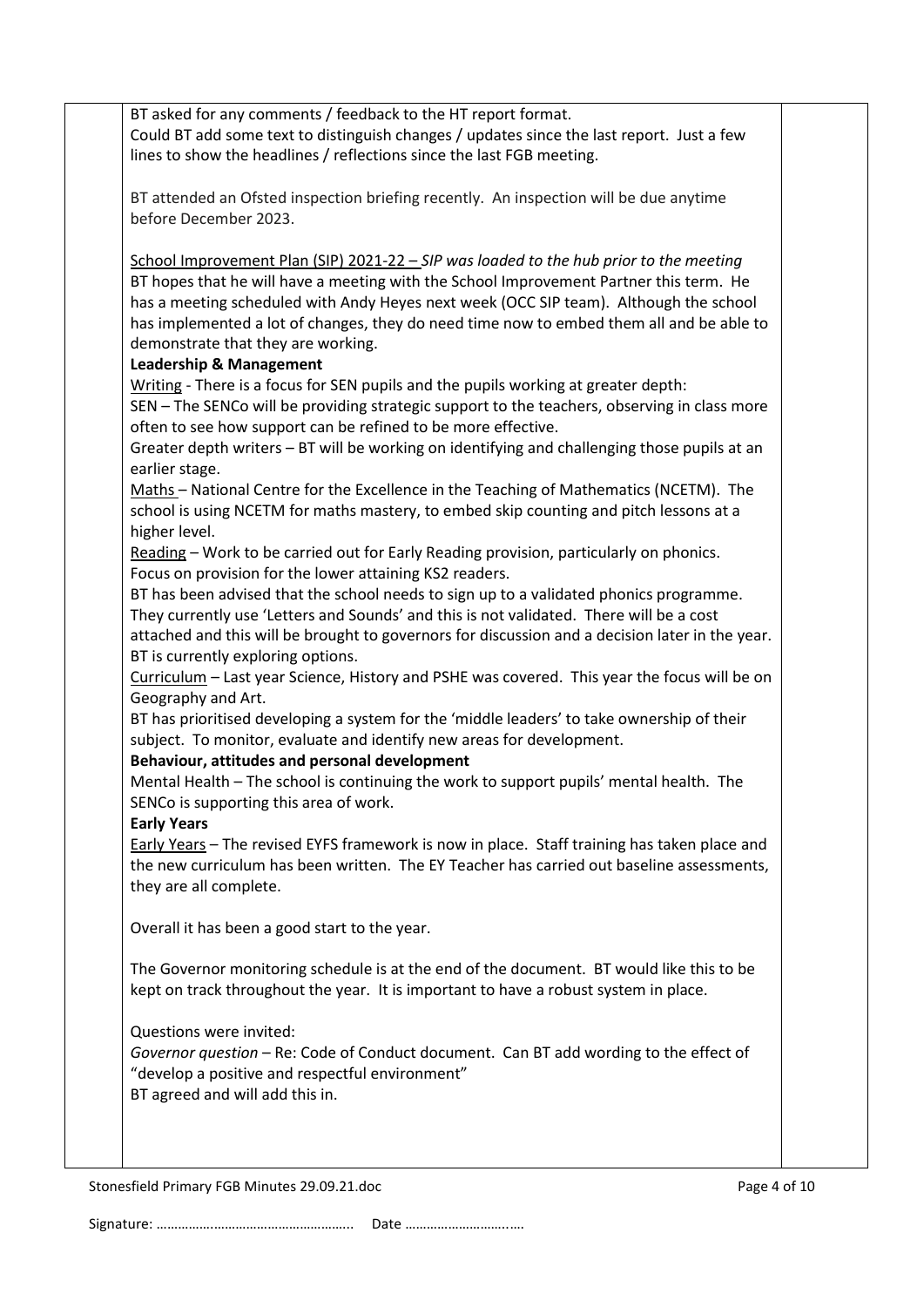|    | Governor question - Can BT explain what skip counting is?<br>BT explained that it is simple counting exercises with actions to go with it.<br>Each maths lesson starts off with 5 minutes of a particular type of counting. Examples are<br>times tables, counting forwards, counting backwards, sequences.                                                                                                                                                                                                                                                                                                                                                                                                                                                                                                                                                                                                                                                                                                                                                                                                                                                                                                                                                                                                                                                                                                                                                                                                                                                                                                                                                                                                                                                                                                                                                                                                                                                                                                                                                                                                                                                                                                                                                    |  |
|----|----------------------------------------------------------------------------------------------------------------------------------------------------------------------------------------------------------------------------------------------------------------------------------------------------------------------------------------------------------------------------------------------------------------------------------------------------------------------------------------------------------------------------------------------------------------------------------------------------------------------------------------------------------------------------------------------------------------------------------------------------------------------------------------------------------------------------------------------------------------------------------------------------------------------------------------------------------------------------------------------------------------------------------------------------------------------------------------------------------------------------------------------------------------------------------------------------------------------------------------------------------------------------------------------------------------------------------------------------------------------------------------------------------------------------------------------------------------------------------------------------------------------------------------------------------------------------------------------------------------------------------------------------------------------------------------------------------------------------------------------------------------------------------------------------------------------------------------------------------------------------------------------------------------------------------------------------------------------------------------------------------------------------------------------------------------------------------------------------------------------------------------------------------------------------------------------------------------------------------------------------------------|--|
|    | Governor question - Concerning subject leader handbooks. Who writes these? Is it the<br>subject leader or BT?<br>BT has developed the handbooks. They are designed to be consistent across all subjects.<br>They include action planning, expectations, monitoring, what to look for, key questions and<br>how to record information.                                                                                                                                                                                                                                                                                                                                                                                                                                                                                                                                                                                                                                                                                                                                                                                                                                                                                                                                                                                                                                                                                                                                                                                                                                                                                                                                                                                                                                                                                                                                                                                                                                                                                                                                                                                                                                                                                                                          |  |
|    | Governor question - Can BT clarify what 'miscue analysis of low attaining readers' means?<br>BT explained that it is a system they are using to capture the struggles and any findings<br>across the cohort of pupils who are low attaining readers.                                                                                                                                                                                                                                                                                                                                                                                                                                                                                                                                                                                                                                                                                                                                                                                                                                                                                                                                                                                                                                                                                                                                                                                                                                                                                                                                                                                                                                                                                                                                                                                                                                                                                                                                                                                                                                                                                                                                                                                                           |  |
|    | The GB thanked BT for his reports.                                                                                                                                                                                                                                                                                                                                                                                                                                                                                                                                                                                                                                                                                                                                                                                                                                                                                                                                                                                                                                                                                                                                                                                                                                                                                                                                                                                                                                                                                                                                                                                                                                                                                                                                                                                                                                                                                                                                                                                                                                                                                                                                                                                                                             |  |
| 7. | Catch-up funding: Review impact of previous grant and approve plans for 2021-22 - report<br>was loaded to the hub prior to the meeting<br>The updated plan is on the website. BT is expecting approximately £1300 catch-up funding<br>this year. Nothing has been received yet though. The school is expected to match 25% of<br>the funding so the pot will be around £1700.<br>Last year the majority of spending went towards online tuition. The school also employed<br>Teresa Langley for teacher led interventions.<br>BT is continuing to use Theresa Langley this year to support pupils with writing. Writing has<br>suffered the worst from the effects of the pandemic.<br>The school must report the funding expenditure and impact to the DfE.<br>Governor question: Can BT explain the impact of online tuition vs teacher led and why he is<br>not opting for further online tuition?<br>A: BT explained that the online tuition didn't have the longer term impact that they hoped<br>for. It started off very well, but the engagement dropped off quite quickly. It did well to<br>embed learning for pupils, but it didn't accelerate progress.<br>Governor question: Is the school set up for blended learning if the need arises?<br>A: The school has Google Classroom set up and ready to use if needed. It will pose a<br>challenge if the classes are split with some at home and others in school.<br>Governor question: Governors asked if the teachers could make their lessons live and online<br>for those pupils who are at home.<br>A: This was delivered at times during the last lockdown and would be an option to offer.<br>Governor question: Can BT explain what the selection process will be for those pupils chosen<br>for catch-up writing sessions?<br>A: BT will be identifying the low attainers from the pupil premium and non-pupil premium.<br>The group sizes will be 7.<br>Governor question: There are more than 7 pupil premium pupils so how will this work if there<br>are more than 7 who need the sessions.<br>A: BT explained that there will be some pupil premium pupils who do not need the support,<br>but he will be running more than one group at different times to include all who need it. |  |
|    |                                                                                                                                                                                                                                                                                                                                                                                                                                                                                                                                                                                                                                                                                                                                                                                                                                                                                                                                                                                                                                                                                                                                                                                                                                                                                                                                                                                                                                                                                                                                                                                                                                                                                                                                                                                                                                                                                                                                                                                                                                                                                                                                                                                                                                                                |  |

Stonesfield Primary FGB Minutes 29.09.21.doc example 3 and 20 years of 10 Page 5 of 10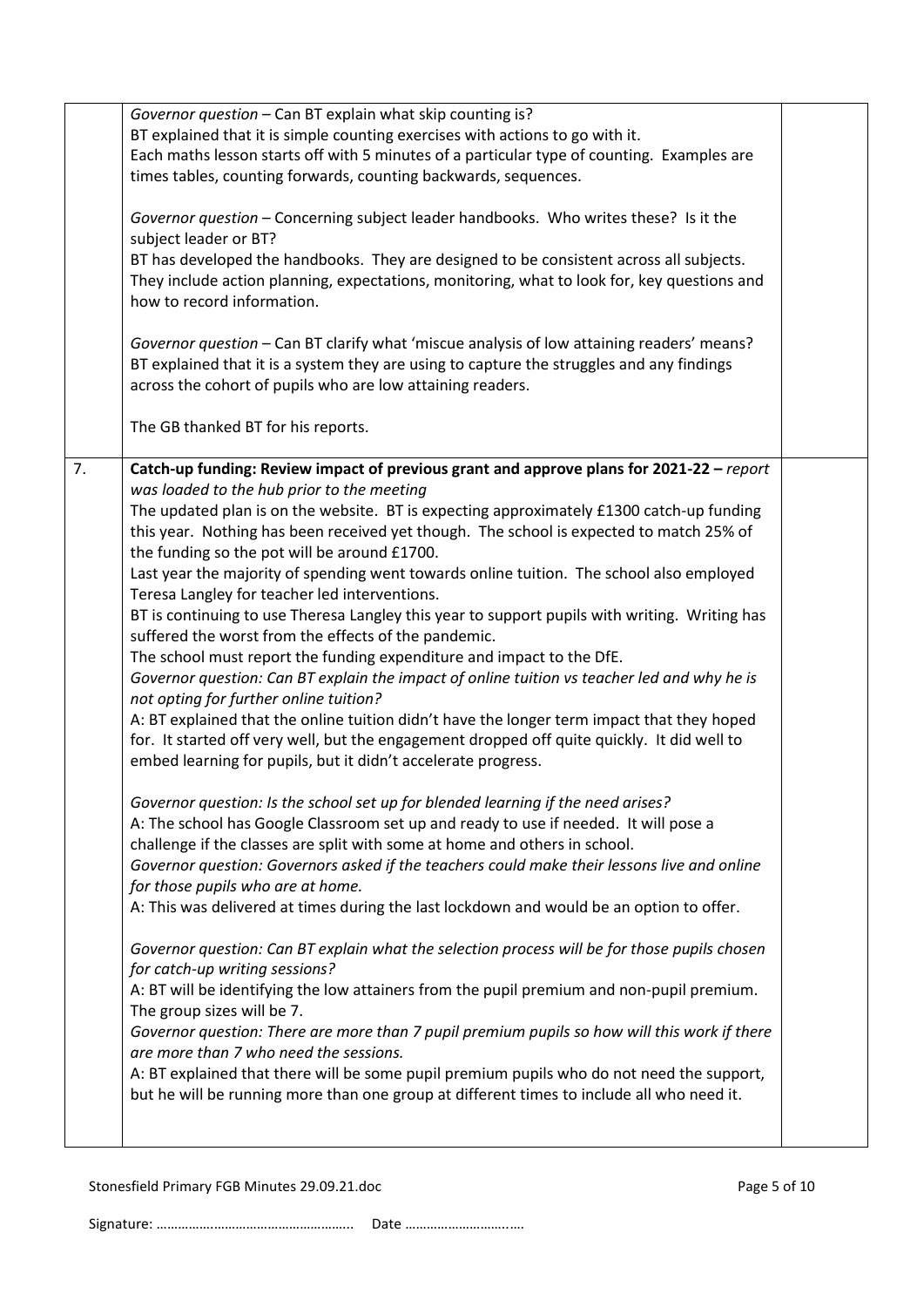| 8. | Evaluation of Pupil premium (PP) funding for previous academic year and                        |           |
|----|------------------------------------------------------------------------------------------------|-----------|
|    | Approve strategy statement on use of Pupil premium (PP) funding - document was loaded          |           |
|    | to the hub prior to the meeting                                                                |           |
|    | NR reported on an anonymous donation to Friends of Stonesfield School (FOSS) specifically      |           |
|    | for PP pupils. The amount was £1500 ish. Has the school received this money from FOSS          |           |
|    | yet?                                                                                           |           |
|    | BT replied - he does not believe they have received this money.                                | <b>NR</b> |
|    | Action: NR to investigate and confirm if the funds were transferred.                           |           |
|    |                                                                                                |           |
|    | The strategy for this academic year is very similar to last year. BT has used the              |           |
|    | recommended framework.                                                                         |           |
|    | Improving quality of teaching has the greatest impact. Every pupil benefits from this, but     |           |
|    | the disadvantaged pupils benefit the most.                                                     |           |
|    | The barriers to future attainment are detailed on page 2.                                      |           |
|    | The academic year and the financial year do not match up and there has been a sum of           |           |
|    | £1000 carried forward. This money has been used to buy in nurture and well-being support       |           |
|    | for pupils.                                                                                    |           |
|    | The curriculum committee review and discussion found that by supporting pupils' mental         |           |
|    | well-being led to an improvement in their attainment. More PP pupils are now working at        |           |
|    | age related expectation (ARE) since BT joined the school. Writing is still an issue to be      |           |
|    | worked on.                                                                                     |           |
|    | Governor question - Is Stonesfield PS still partnered with Wychwood School?                    |           |
|    | BT confirmed they were. The teachers have really benefitted from visiting another school.      |           |
|    | It is helped them to improve their teaching and broaden their horizons for teaching            |           |
|    | practices.                                                                                     |           |
|    |                                                                                                |           |
|    | Governor question - The attendance for PP pupils is lower than non PP pupils. Are parent       |           |
|    | contracts used / in place to improve attendance?                                               |           |
|    | BT explained that during his first year at Stonesfield PS he had to tackle pupil absence. This |           |
|    | was a very difficult time and caused a lot of friction with parents. Some parents even moved   |           |
|    | their children to another school over this.                                                    |           |
|    | He has found that referrals for Early Help and Locality Community Support Service and          |           |
|    | working to educate the families with a more positive and gentle approach has been a better     |           |
|    | strategy to use.                                                                               |           |
|    |                                                                                                |           |
|    | KS stated that the DfE has published a revised September 2021 template on attendance.          |           |
|    | BT will look at this.                                                                          |           |
|    |                                                                                                |           |
|    | Governor question - Can BT explain the significance of the PP pupil attendance data.           |           |
|    | The attendance for PP pupils at Stonesfield has improved. It was 92% in 2018-19 and is now     |           |
|    | 94%. The whole school attendance is 97% so they are behind by 3%.                              |           |
|    | Any attendance below 96% will have an effect on pupil attainment.                              |           |
|    | BT will continue to work on improving attendance.                                              |           |
|    |                                                                                                |           |
|    | Governor comment - KS has noted the research links at the bottom of the strategy. She          |           |
|    | recommends that all governors read this.                                                       |           |
|    | Governor comment - NR would lean towards issuing parent contracts. She believes they           |           |
|    | would be effective, but understands why BT has chosen not to issue them at this stage and if   |           |
|    | his strategy works then there is no need to issue them.                                        |           |
|    |                                                                                                |           |
|    |                                                                                                |           |

Stonesfield Primary FGB Minutes 29.09.21.doc Page 6 of 10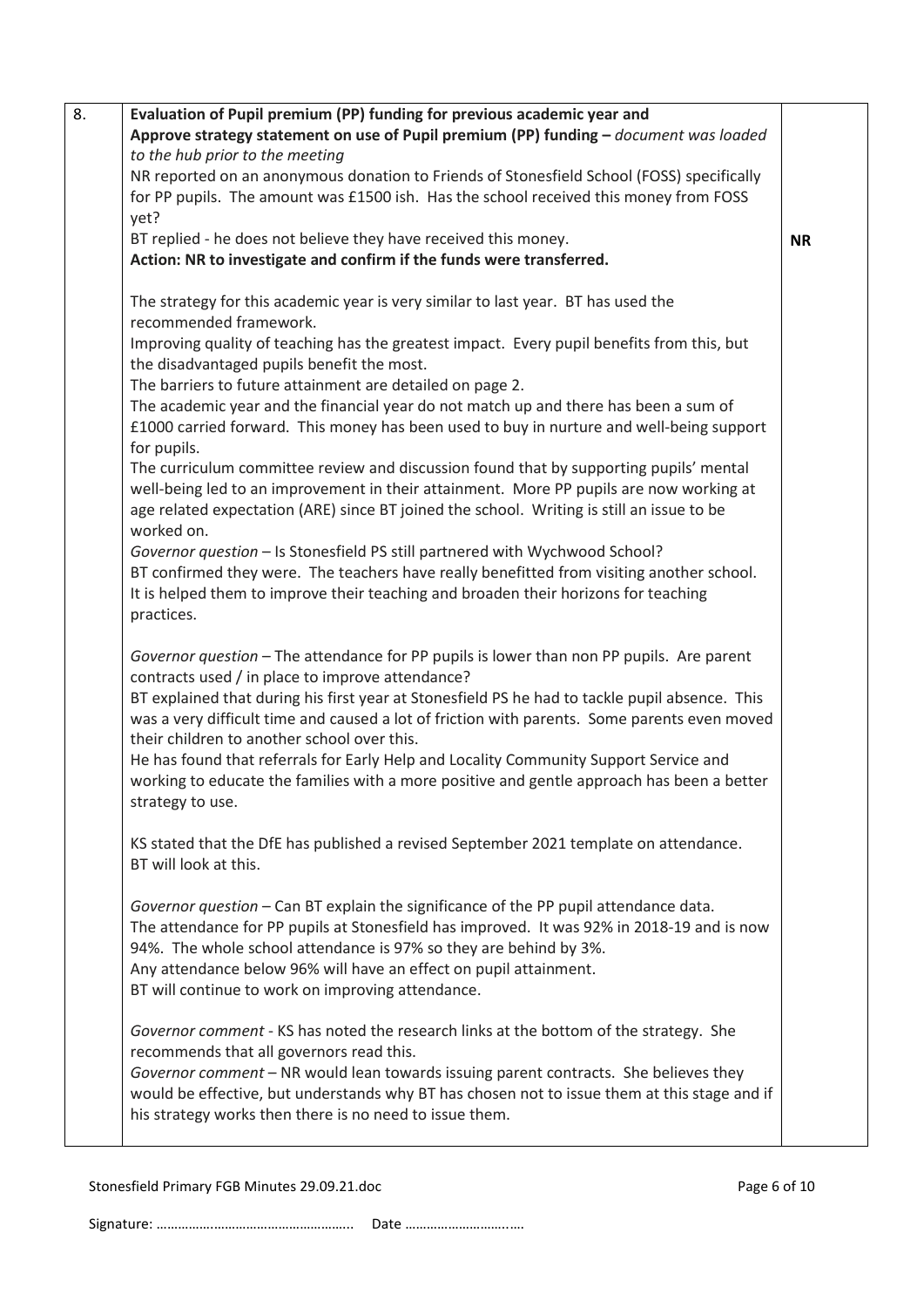|    | BT added that the OCC attendance team has also supported the school in the past. He also<br>has to be consistent with all families. He has not yet issued any fines for absence at this<br>stage.                                                                                                                                                 |           |
|----|---------------------------------------------------------------------------------------------------------------------------------------------------------------------------------------------------------------------------------------------------------------------------------------------------------------------------------------------------|-----------|
|    | Governor comment - It is very positive that the school can fund PP pupils to attend after-<br>school clubs. These are valuable opportunities that they can offer disadvantaged pupils.<br>BT added that they can offer a certain number of places for each club. They make sure that<br>the places are allocated fairly.                          |           |
| 9. | Policies to review: Policies were loaded to the hub prior to the meeting                                                                                                                                                                                                                                                                          |           |
|    | Safeguarding & Child Protection<br>BT stated the main changes to the policy. The content has been slimmed down and is more<br>in alignment with the Keeping Children Safe in Education document. The appendices also<br>contain some very useful links.<br>There is an updated section for peer on peer abuse. BT will be linking this in when he |           |
|    | reviews the behaviour policy.<br>An Ofsted report on sexual harassment in schools has been published. This is more relevant                                                                                                                                                                                                                       |           |
|    | to secondary than primary schools but will be re-enforced.                                                                                                                                                                                                                                                                                        |           |
|    | Governor question: Can BT make sure that all contact numbers listed are correct? The LADO<br>name needs to be updated as Jo Lloyd has now been named as the new OCC LADO.<br>Action: BT to amend this detail on the policy.                                                                                                                       | <b>BT</b> |
|    | The policy was approved with the amendments discussed.                                                                                                                                                                                                                                                                                            |           |
|    |                                                                                                                                                                                                                                                                                                                                                   |           |
|    | Whistleblowing procedures                                                                                                                                                                                                                                                                                                                         |           |
|    | This is an OCC standard policy.                                                                                                                                                                                                                                                                                                                   |           |
|    | Action: BT to cross check the telephone numbers.<br>The policy was approved subject to the checks discussed.                                                                                                                                                                                                                                      |           |
|    |                                                                                                                                                                                                                                                                                                                                                   | <b>BT</b> |
|    | Code of conduct for staff & volunteers                                                                                                                                                                                                                                                                                                            |           |
|    | Governor question: Governors asked when BT will be going through this with staff?                                                                                                                                                                                                                                                                 |           |
|    | BT has already circulated this to all staff.                                                                                                                                                                                                                                                                                                      |           |
|    | Governor question: How does BT know that the staff are aware of the obligations where to<br>look for information?                                                                                                                                                                                                                                 |           |
|    | A: All staff have signed a register to state that they have read this.                                                                                                                                                                                                                                                                            |           |
|    | There was a discussion on ensuring that staff have read and understood. It is important that                                                                                                                                                                                                                                                      |           |
|    | the information has been taken on board. BT stated that the Safeguarding paperwork states<br>this                                                                                                                                                                                                                                                 |           |
|    | It was suggested that a statement is included on the code of conduct.                                                                                                                                                                                                                                                                             | <b>BT</b> |
|    | Action: BT will include a statement as suggested.                                                                                                                                                                                                                                                                                                 |           |
|    | Governor question: Governors asked what 1-2-1 situations might occur in school, where an                                                                                                                                                                                                                                                          |           |
|    | adult and child are alone and could fall under a high risk situation?                                                                                                                                                                                                                                                                             |           |
|    | BT explained that there are not many, but examples would be an adult providing 1-2-1                                                                                                                                                                                                                                                              |           |
|    | support to a child who may need to leave the classroom. Another would be when an                                                                                                                                                                                                                                                                  |           |
|    | individual assessment takes place.                                                                                                                                                                                                                                                                                                                |           |
|    | If this scenarios do occur, the members of staff are advised to keep a door or window open<br>in their location and if possible to make sure that they can be seen by other members of<br>staff.                                                                                                                                                  |           |
|    |                                                                                                                                                                                                                                                                                                                                                   |           |
|    |                                                                                                                                                                                                                                                                                                                                                   |           |
|    |                                                                                                                                                                                                                                                                                                                                                   |           |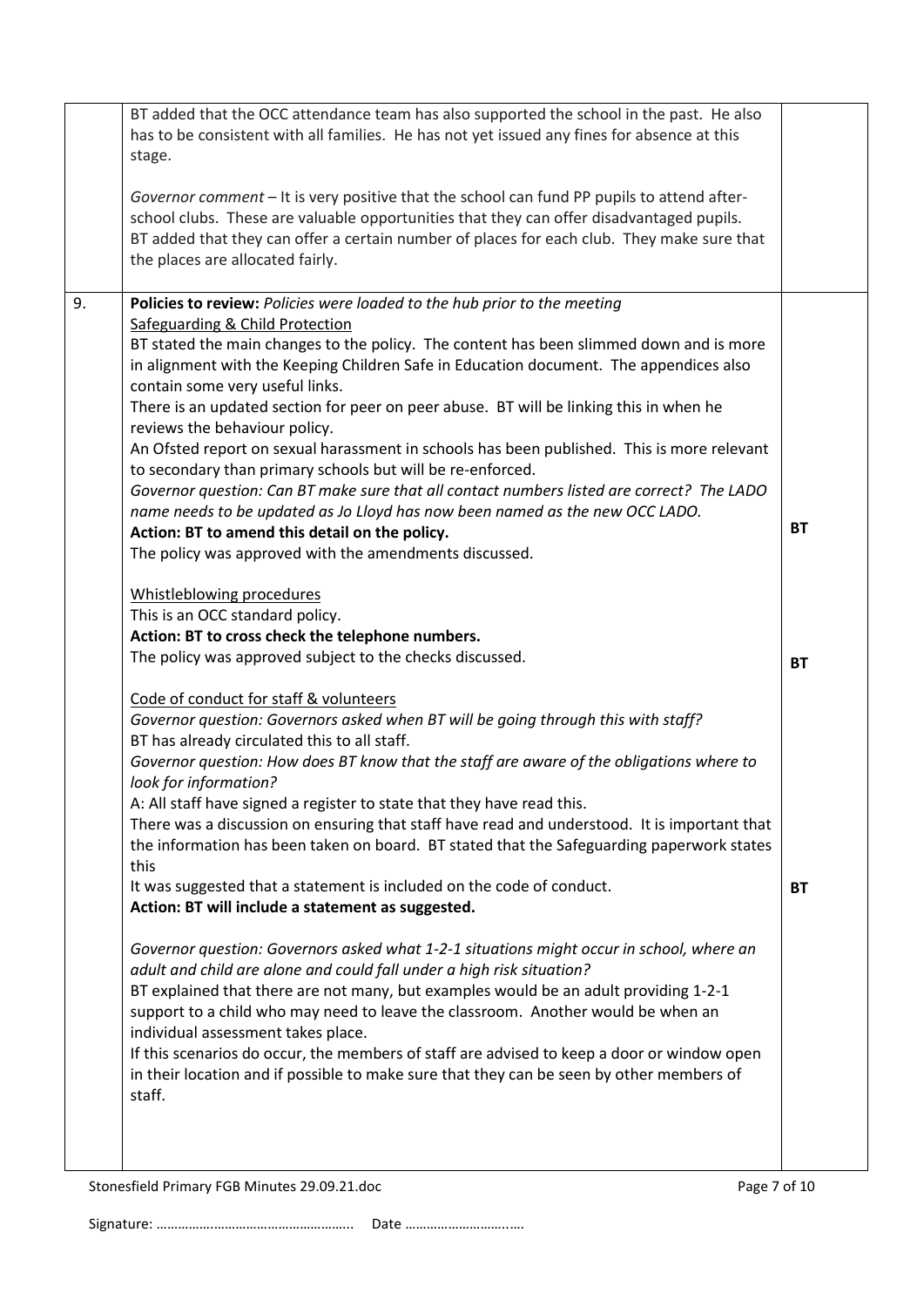|     | Governor question: The format of the contents page does not seem to align with the actual<br>document.<br>A: BT had worked from a pdf document and it is likely this has caused formatting issues.<br>He will look at this.                                                                                                                       | <b>BT</b>  |
|-----|---------------------------------------------------------------------------------------------------------------------------------------------------------------------------------------------------------------------------------------------------------------------------------------------------------------------------------------------------|------------|
| 10. | <b>Committee reports</b><br><b>Finance, Resource, Health &amp; Safety (FRHS)</b><br>No meeting held yet. Meeting dates to be set.<br>Governor question: Will there be a staff well-being survey this Autumn?<br>A: BT confirmed that the survey will be completed as part of the appraisal process. It is a<br>standard OCC survey.<br>Curriculum |            |
|     | No meeting has been held yet. Meeting dates to be set.                                                                                                                                                                                                                                                                                            |            |
| 11. | Safeguarding<br>BT advised that all governors have had a DBS check carried out. He will check if any are due<br>to be renewed. The policy is every 5 years.                                                                                                                                                                                       |            |
|     | The updated Keeping Children Safe in Education (KCSIE) is on the hub and all governors need<br>to read this and declare that they have done so.<br>Declarations need to be declared on Gov Hub. The declaration is the same area as<br>declarations of interest.                                                                                  |            |
|     | Action: All governors to read and understand the KCSIE document and complete the<br>declaration on governor hub. Login to governor hub, click on your name at the top of the<br>page, click on the declarations tab and the KCSIE is about halfway down. Click to confirm<br>you have read and understood.                                        | <b>ALL</b> |
|     | The clerk drew attention to the GB responsibility to ensure that all appropriate safeguarding<br>measures are in place for any organisations that hire out the school outside of school hours.<br>There was a discussion around Friends of Chadlington School (FOSS) who are holding a disco<br>at the school.                                    |            |
|     | No other organisations hire out the school.<br>Action: BT to check the safeguarding measures that are in place for FOSS.                                                                                                                                                                                                                          | <b>BT</b>  |
|     | The GB needs another governor who has completed Safer Recruitment training.<br>KS stated that she has completed Safer Recruitment and Designated Safeguarding Lead<br>training.                                                                                                                                                                   |            |
|     | If any other governor wants to do this training then please do sign up.                                                                                                                                                                                                                                                                           |            |
|     | BT confirmed that all governors have had their information entered onto GIAS. He will need<br>to enter the details for the two new Parent governors at the next update.<br>Action: Add HC and JV onto GIAS at the next data update (BT)                                                                                                           | <b>BT</b>  |
|     | Governor question: Does the school have an online safety policy?<br>BT confirmed that they do. It is called the E-Safety policy. They used the OCC template.                                                                                                                                                                                      |            |
| 12. | <b>Parental engagement</b><br>Most updates were covered under the HT report.<br>BT did report that they have been organising tours for prospective parents.                                                                                                                                                                                       |            |
|     |                                                                                                                                                                                                                                                                                                                                                   |            |

Stonesfield Primary FGB Minutes 29.09.21.doc example 3 and 20 years of 10 Page 8 of 10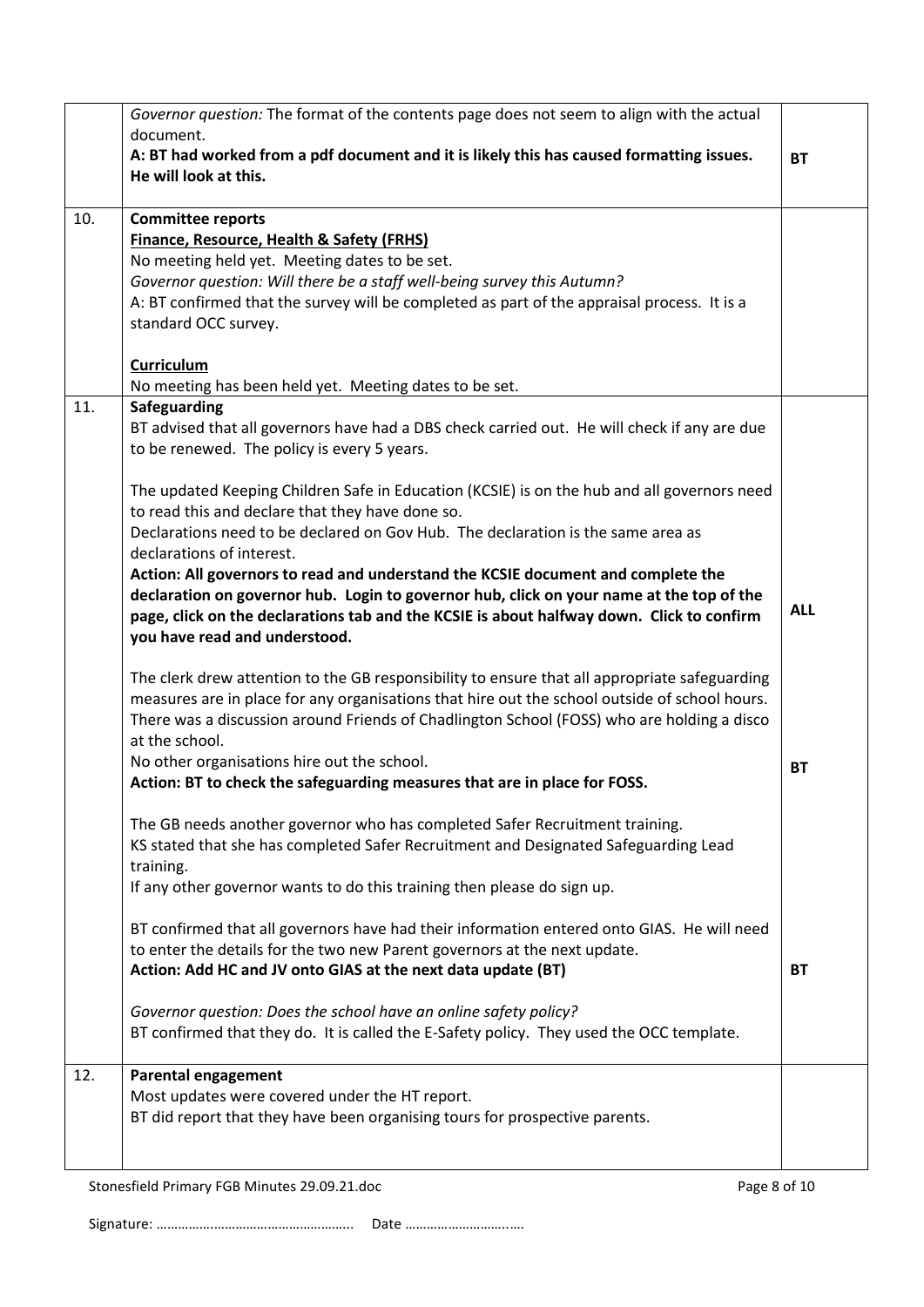|     | Governor question: Does BT have any plans for more parent forums?                           |           |  |  |  |
|-----|---------------------------------------------------------------------------------------------|-----------|--|--|--|
|     | BT is planning to organise a forum in November after the half term.                         |           |  |  |  |
|     |                                                                                             |           |  |  |  |
| 13. | Health & Safety - including Covid-19                                                        |           |  |  |  |
|     | The H&S audit is booked in for 12 <sup>th</sup> December.                                   |           |  |  |  |
|     |                                                                                             |           |  |  |  |
|     | The Covid risk assessment has been updated and is loaded to Governor Hub.                   |           |  |  |  |
|     | Governor question: The Covid policy on the school website is dated March 2020. Should this  |           |  |  |  |
|     | be updated?                                                                                 | <b>BT</b> |  |  |  |
|     | Action: BT will check to see if the Covid policy is still required.                         |           |  |  |  |
|     | BT confirmed that the most recent risk assessment is on the website (Covid page).           |           |  |  |  |
| 14. | <b>Governing Body Business</b>                                                              |           |  |  |  |
|     | <b>Governor training</b>                                                                    |           |  |  |  |
|     | New governors will need to book onto the governor induction training.                       |           |  |  |  |
|     | There is a weekly bulletin from governor services with details of upcoming courses.         |           |  |  |  |
|     | The best way to book onto training is to search and book through Governor Hub. If you click |           |  |  |  |
|     | on the Oxfordshire Governor Services tab (underneath the sign out button), then click on    |           |  |  |  |
|     | the training tab, you can search and book onto training courses.                            |           |  |  |  |
|     | There is a wide range of courses.                                                           |           |  |  |  |
|     | Safeguarding training can also be done online.                                              |           |  |  |  |
|     |                                                                                             |           |  |  |  |
|     | <b>Governor monitoring</b>                                                                  |           |  |  |  |
|     | BT has shared the monitoring schedule.                                                      |           |  |  |  |
|     | SC advised the governors that a new SEN lead governor is needed as KJ has moved out of      |           |  |  |  |
|     | the area and left the GB.                                                                   |           |  |  |  |
|     | HC volunteered to be the SEN lead governor.                                                 |           |  |  |  |
|     |                                                                                             |           |  |  |  |
|     | Committee membership                                                                        |           |  |  |  |
|     | Finance committee members are: SC, LD, NR, BT, CO, AM                                       |           |  |  |  |
|     |                                                                                             |           |  |  |  |
|     | There was a short discussion on the naming of Curriculum committee. It was agreed that      |           |  |  |  |
|     | Performance & Standards is a better fit for the function of this committee.                 |           |  |  |  |
|     | Performance & Standards committee members are: SW, HD, KS, JV, HC, HH                       |           |  |  |  |
|     |                                                                                             |           |  |  |  |
|     | <b>Standing orders and Terms or reference</b>                                               |           |  |  |  |
|     | Standing order and Governor's code of Conduct were adopted by the GB.                       |           |  |  |  |
|     | The Terms of Reference will be reviewed by the committees at their first meeting.           |           |  |  |  |
|     |                                                                                             |           |  |  |  |
|     | Link Governor roles                                                                         |           |  |  |  |
|     | Link Governor roles were agreed as follows:                                                 |           |  |  |  |
|     | Safeguarding = SC                                                                           |           |  |  |  |
|     | $SEN = HC$                                                                                  |           |  |  |  |
|     | $Maths = HD$                                                                                |           |  |  |  |
|     | English = $KS & NR$                                                                         |           |  |  |  |
|     | $H&S = CO$                                                                                  |           |  |  |  |
|     | $Art = HD$                                                                                  |           |  |  |  |
|     | Science - CO                                                                                |           |  |  |  |
|     | Early Years = SW                                                                            |           |  |  |  |
|     |                                                                                             |           |  |  |  |
|     | The next FGB meeting will be held virtually. Committee meetings will be held face to face.  |           |  |  |  |
|     |                                                                                             |           |  |  |  |
|     |                                                                                             |           |  |  |  |

Stonesfield Primary FGB Minutes 29.09.21.doc extends the page 9 of 10 Page 9 of 10